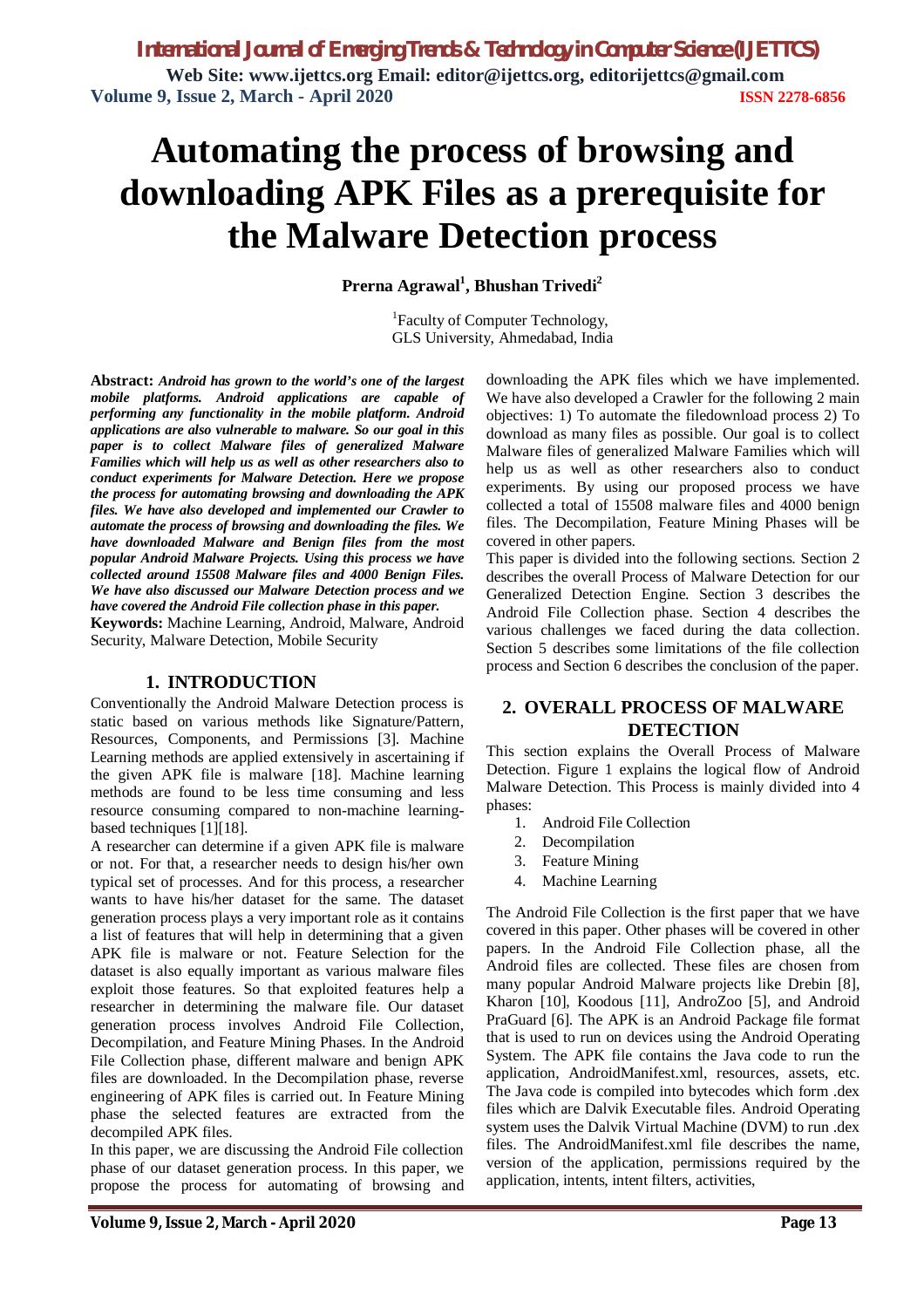# *International Journal of Emerging Trends & Technology in Computer Science (IJETTCS)* **Web Site: www.ijettcs.org Email: editor@ijettcs.org, [editorijettcs@gmail.com](mailto:editorijettcs@gmail.com)  Volume 9, Issue 2, March - April 2020 ISSN 2278-6856**

Broadcast receivers and services needed by the application. In the Decompilation phase, the APK files are reverse engineered.The reverse engineering process separates the Java code and XML files from the APK file.For selecting appropriate features we have performed static analysis on the online malware scanners [2] and we also reviewed the Static Analysis malware reports of Android files provided by Sandroid [16]. We have also studied the datasets available for the detection of Android Malware of famous projects Drebin and MalGenome [17]. The selected features are given as an input in the Feature Mining phase. In Feature Mining Phase the selected features are extracted from the decompiled files and the feature dataset is prepared. The final dataset contains main features like API Calls, Permissions, and Intents. This dataset is given to the Machine Learning phase where various supervised algorithms, Feature Extraction Techniques, and Ensembling Process is used for classification of malware and benign files. Using Machine Learning we will train the dataset first and then based on the trained data all the algorithms will be applied to the testing data which will give more accurate results in malware detection. This will give a better approach to Malware Detection Mechanism.



#### **Figure 1:** Logical Flow of Android Malware Detection **3. ANDROID FILES COLLECTION**

This section explains the overall process of the Android file Collection. The collection of Android files is the first step towards Dataset preparation which is explained here.

#### **3.1 File Collection Process**

This section presents the architectural flow of the Android Files Collection process. Figure 2 illustrates the Architectural flow of the file collection process. Here user runs the Android File collection module types a specified URL and sends gives malware or benign file request for download. This module connects to a website through a specified URL and after a successful connection, the website connects to the server and sends a file request for download given by the user. The server responds with the

file path to the website and finally, the malware or benign file gets downloaded and is saved and stored to a physical location. The malware and benign files are decided based on the worldwide Android Malware datasets and online websites available.





We have studied some well-known Android Malware datasetsand Benign Datasets and described our observations in the paper. These datasets are mostly cited, mostly used, and mostly referred by other researchers. Also, these datasets contain a wide range of malware families and so our study is quite reliable indicating that the results that we have obtained are equally reliable.

The Drebin Dataset is a worldwide famous project available for downloading the Android malware dataset [7] [8]. In Kharon dataset malware from a total of 7 families is collected and it contains around 50 applications [9] [10]. Koodous dataset also provides various malware applications for download by using the search criteria by package name, SHA256, hash value, etc [11]. The Androzoo dataset is a very large collection of applications and is growing rapidly day by day [4] [5]. Android PRAguard dataset is also rich and contains 10479 applications from different families and contains samples of MalGenome and ContagioMinidump datasets [6].

We have collected around 15508 Malware applications using the process described in Figure 2. From Drebin [8], around 5490 applications are downloaded. From Kharon [10] and Koodous [11] around 46 applications are downloaded. From Androzoo [5] around 4000 applications are downloaded. From Android PRAguard [6] around 5953 applications are downloaded. We have selected these famous Android Malware Datasets for our process as these datasets contain a wide range of malware families and also contains recent malware samples.

We have collected Benign Applications from datasets, Google Play Store, and online websites. The KuafuDet dataset [13] mainly contains 242,500 benign applications that are downloaded from the Google Play Store and the other 10,400 malicious APK files. The Canadian University of Cybersecurity [14] also provides Malware and Benign Files for download.

We have collected around 4000 benign applications using the process described in Figure 2. From Google Play Store around 250 applications are downloaded. From the KuafuDet dataset [13] around 500 applications are collected. From the Canadian University of Cybersecurity [14] around 1150 applications are collected. We have also developed a Crawler to crawl the files from the websites [15] and around 2150 files are collected from there. We have selected the official Google Play store, some famous datasets and famous online websites for benign files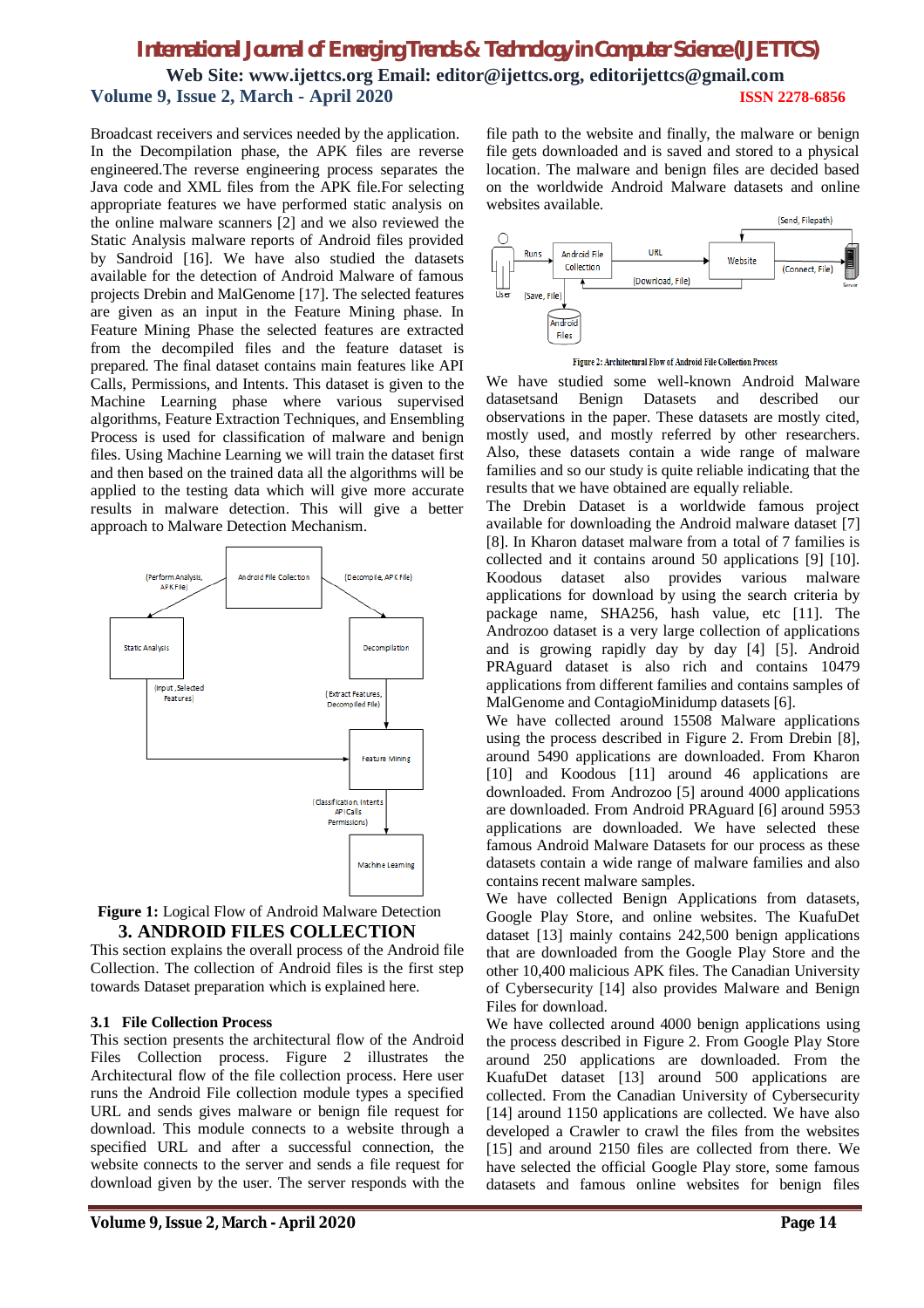# *International Journal of Emerging Trends & Technology in Computer Science (IJETTCS)* **Web Site: www.ijettcs.org Email: editor@ijettcs.org, [editorijettcs@gmail.com](mailto:editorijettcs@gmail.com)  Volume 9, Issue 2, March - April 2020 ISSN 2278-6856**

download. Table 1 provides a summary of total applications downloaded from different Android Market places. **Table 1:** Summary of Android Files

| <b>rable 1.</b> Summary or Allargia Piles |                   |                  |              |
|-------------------------------------------|-------------------|------------------|--------------|
| <b>Market Place</b>                       | No. of Files      | <b>File Type</b> | <b>Total</b> |
|                                           | <b>Downloaded</b> |                  | <b>Files</b> |
| Drebin                                    | 5490              | Malware          | 15508        |
| Kharon and                                | 46                | Malware          |              |
| Kudoos                                    |                   |                  |              |
| Androzoo                                  | 4000              | Malware          |              |
| AndroPRAguard                             | 5953              | Malware          |              |
| Google Play Store                         | 250               | Benign           | 4000         |
| Canadian                                  | 1150              | Benign           |              |
| University of                             |                   |                  |              |
| Cybersecurity                             |                   |                  |              |
| Websites                                  | 2150              | Benign           |              |
| KuafuDet                                  | 500               | Benign           |              |

#### **3.2 Crawling**

We have developed a Crawler for crawling the applications from websites [15] using technologies like Cypress Framework and Node package. We have used Cypress 4.0 and Node 10.16.3 with Chrome Browser. We have created a script in Cypress Framework. The script uses the inbuilt functions of the Cypress Framework.cy is the Cypress object used to call the inbuilt functions in the script. We build this script using the following steps:

- 1. Firstly we have used the function cy.visit (URL) in the script. This function will visit the specified URL of the website.
- 2. That URL initially shows some APK files and then a button named Load More is placed. On clicking that button other APK files will be shown. Like this, there are many Buttons name Load More are placed. We have also automated this manual process by getting the .loadmore button's click event from the HTML code of the website. We used cy.get(.loadmore).click() function in the script that will get all the .loadmore button events and click them automatically so that all the APK files are listed.
- 3. Once all the files are listed then the script will collect all APK files URLs by using cy.find() from the HTML code and store all the URL's in an array named data.
- 4. Then each APK file URL will be visited using cy.visit(URL) function.
- 5. If the APK file URL exists then we split the URL and the APK file name is extracted from the APK file URL using the cy.split(URL) and stored in a variable named appname.
- 6. And then that APK file is using function cy.downloadfile(appname). Like this, all APK files will be downloaded automatically using the script.
- 7. To execute the Script in our local machine we have used the Node Package. We need to open the Command Prompt and move to the root directory of the Script.
- 8. We need to execute the command npm run cypress: open and the crawler execution will be started.

This crawler provides a simple way of automatic download of bulk applications. We have used the crawler to crawl the benign files from the websites. Figure 3 describes the entire

working process of the Crawler developed by us. Firstly the Crawler needs to be initialized with a website URL. If the specified URL is valid then it will fetch that specific Web Page for that URL and parse the web page. While parsing the web page it will look for APK file URL and if the URL exists than it will fetch the APK file URL and download that specific APK file. After downloading the file it will search for another APK file URL and if again URL is found it will fetch URL and download another APK file. This process will be continued until all the APK URLs are parsed and fetched.



**Figure 3:** Crawling Process Flow

#### **4. DATA COLLECTION CHALLENGES**

We faced many challenges and hurdles while collecting the APK files from different Android Markets.Some general issues are the following:

- 1. Request for Granting Access to Datasets: Android Malware and Benign APK datasets are openly available but the direct download is not possible. We need to request for the download of the datasets by sending an email for authentication purpose and then the researchers of the datasets allowed us to download the datasets by providing API key, passwords, or download links. All the datasets Drebin [8], Kharon [10], Koodous [11], AndroZoo [5] Android PraGuard [6] KuafuDet dataset [13] The Canadian University of Cybersecurity [14] are downloaded through requests. All these datasets chosen are used very much worldwide by the researchers for their work also these datasets cover various types of malware families and have a huge collection of files.
- 2. Timeout Situations: When we used our crawler for automatic download of bulk files from the websites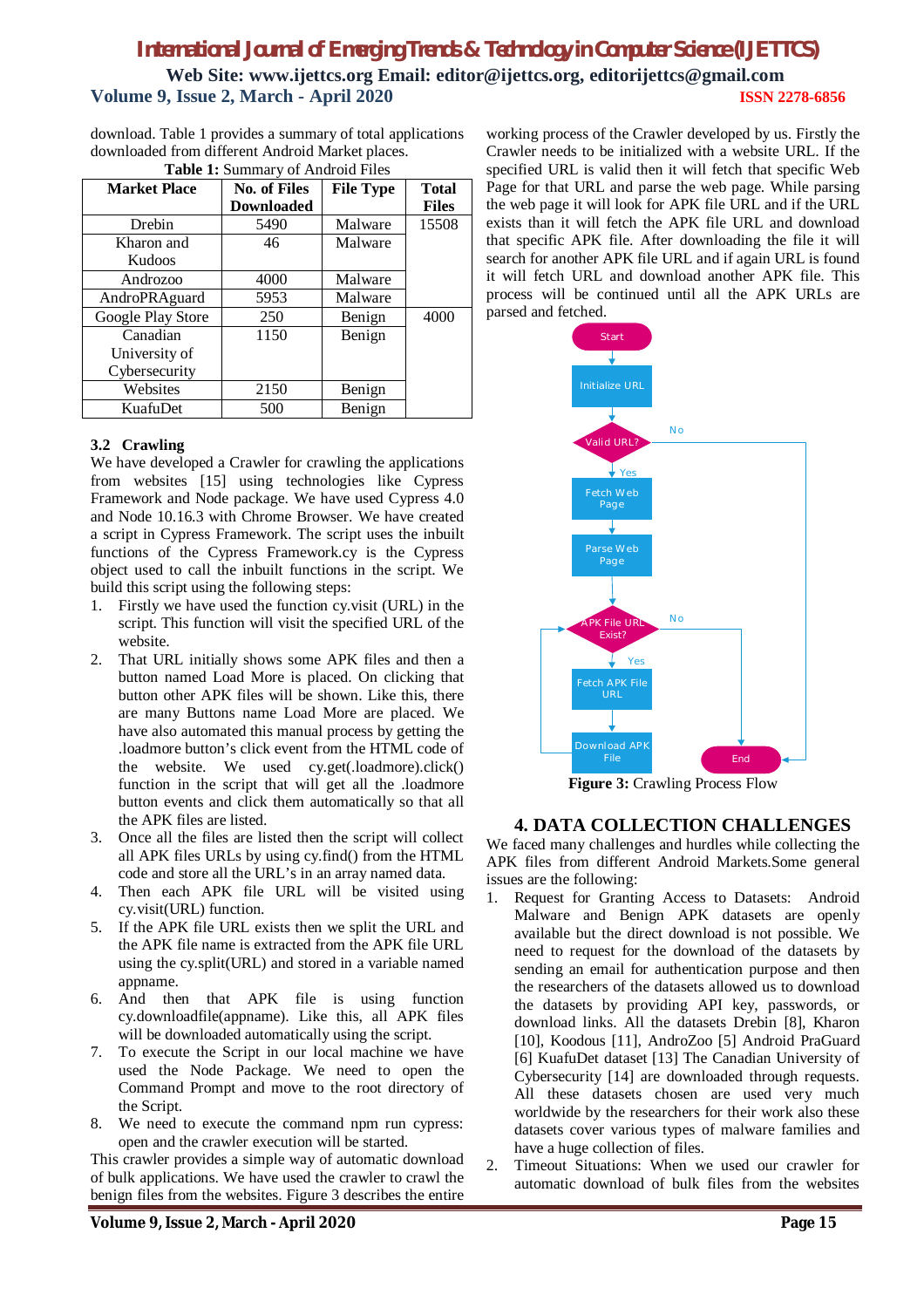## *International Journal of Emerging Trends & Technology in Computer Science (IJETTCS)* **Web Site: www.ijettcs.org Email: editor@ijettcs.org, [editorijettcs@gmail.com](mailto:editorijettcs@gmail.com)**

**Volume 9, Issue 2, March - April 2020 ISSN 2278-6856**

many times there were Timeout situations due to huge file size or lack of stability of HTML code of websites. So we need to start the crawler again after solving this problem.

3. Manual Download of Files:In AndroZoo [4] [5] After receiving the API key access from the researcher to download the files we were not allowed to download the bulk files at a single shot. Androzoo [5] provides an excel file which contains all the details of the malware files like SHA256, Package Name, File Size, Date, Time. SHA256 value is unique for each file. Androzoo[5] gives you the flexibility to download each malware file of your choice. One can download the recent malware as well as other old malware families also. One can have a collection of malware files based on their choice and requirement. One can get details of each file in the excel sheet provided by Androzoo [5].We followed the following steps and downloaded each file manually.

1. Link for Downloading the file

[https://androzoo.uni.lu/api/download?apikey=\\${](https://androzoo.uni.lu/api/download?apikey=$)APIKEY} &sha256=\${SHA256}

- 2.Replace API Key obtained by the Androzoo [4][5].
- 3. Pick the SHA256 value is given in Excel File and replace the SHA256 value in the link.
- 4.Copy-paste that whole URL in the browser.

Example:

<https://androzoo.uni.lu/api/download?apikey=17c0605b2ea> d628babafb7b0cd09d85205bba380d73275418c6856b9aaa3 6f21&sha256=0000003B455A6C7AF837EF90F2EAFFD8 56E3B5CF49F5E27191430328DE2FA670

5. API Key will remain the same but the SHA256 value will differ for each APK file. So replace SHA256 value for each APK and copy-paste URL for each APK file and download it.

## **5. LIMITATIONS**

The number of Malware Files collected using this process imposes some limitations also. They are as follows:

- 1.For a researcher to determine a Malware Family for a single Malware file is not possible. We don't provide any extra information regarding the Malware Files.
- 2.The Malware Files we have collected are from the period between 2011 to 2019.
- 3.The Crawler we have developed works on specific online websites only.
- 4.We have collected only those files which are freely available.

### **6. CONCLUSION**

For a researcher to determine whether the given APK file is a malware or not he/she needs to create his/her dataset. We have discussed our Dataset generation process which contains Android File Collection, Decompilation, and

Feature Mining Phases. We have discussed the Android File collection phase in this paper and also proposed a process for automating of browsing and downloading the APK files which we have implemented. We have also designed and implemented our Crawler and achieved our objectives. Using this proposed process we have collected a total of 15508 malware files and 4000 benign files.We also discussed some challenges faced during the data collection and some limitations of data collection.

We have accomplished the Collection of Malware and Benign files for dataset preparation in the Android File Collection phase. We have also described the whole process of the Android File Collection and also the working of the Crawler that we developed. Decompilation, Feature Mining, and Machine Learning phases will be covered in the rest of the papers.

#### **ACKNOWLEDGMENTS**

We would like to acknowledge our two students Ms.SaberaKadiwala and Ms.Indushree Shetty of GLSICT, GLS University who helped us in manually downloading the files from Androzoo [5]. They downloaded around 4000 files from Androzoo [5] dedicating their time for this task.

#### **REFERENCES**

- [1] Prerna Agrawal, Bhushan Trivedi, "Machine Learning Classifiers for Android Malware Detection", 4th International Conference on Data Management, Analytics and Innovation (ICDMAI) Springer AISC Series, New Delhi, Jan 2020. (Paper to be Published)
- [2] Prerna Agrawal, Bhushan Trivedi, "Analysis of Android Malware Scanning Tools", International Journal of Computer Sciences and Engineering, Vol.7, Issue.3, pp.807-810, Mar 2019.
- [3] Prerna Agrawal, Bhushan Trivedi, "A Survey on Android Malware and their Detection Techniques", Third International Conference on Electrical, Computer and Communication Technologies (ICECCT) IEEE, Feb 2019.
- [4] Kevin Allix, Jacques Klein, Yves Le Traon, "Androzoo: Collecting Millions of Android Apps for the Research Community", ACM, May 2016. Online Link:

<https://orbilu.uni.lu/bitstream/10993/27396/1/androzoo> .pdf

- [5] Androzoo Dataset, Online Link: <https://androzoo.uni.lu/>
- [6] Android PRAGuard Dataset, Online Link: <http://pralab.diee.unica.it/en/AndroidPRAGuardDatase> t
- [7] Daniel Arp, MichealSpreitzenbarth "DREBIN: Effective and Explainable Detection of Android in your pocket" NDSS, Feb 2014.
- [8] Drebin Files Dataset, Online Link: <https://www.sec.cs.tu-bs.de/~danarp/drebin/index.html>
- [9] Nicolas Kiss, Jean-Francois Lalande, MouradLeslous, Valerie Viet Triem Tong, "Kharon dataset: Android malware under a microscope" The Learning from Authoritative Security Experiment Results (LASER) workshop, May 2016, San Jose, United States. Pp.1-